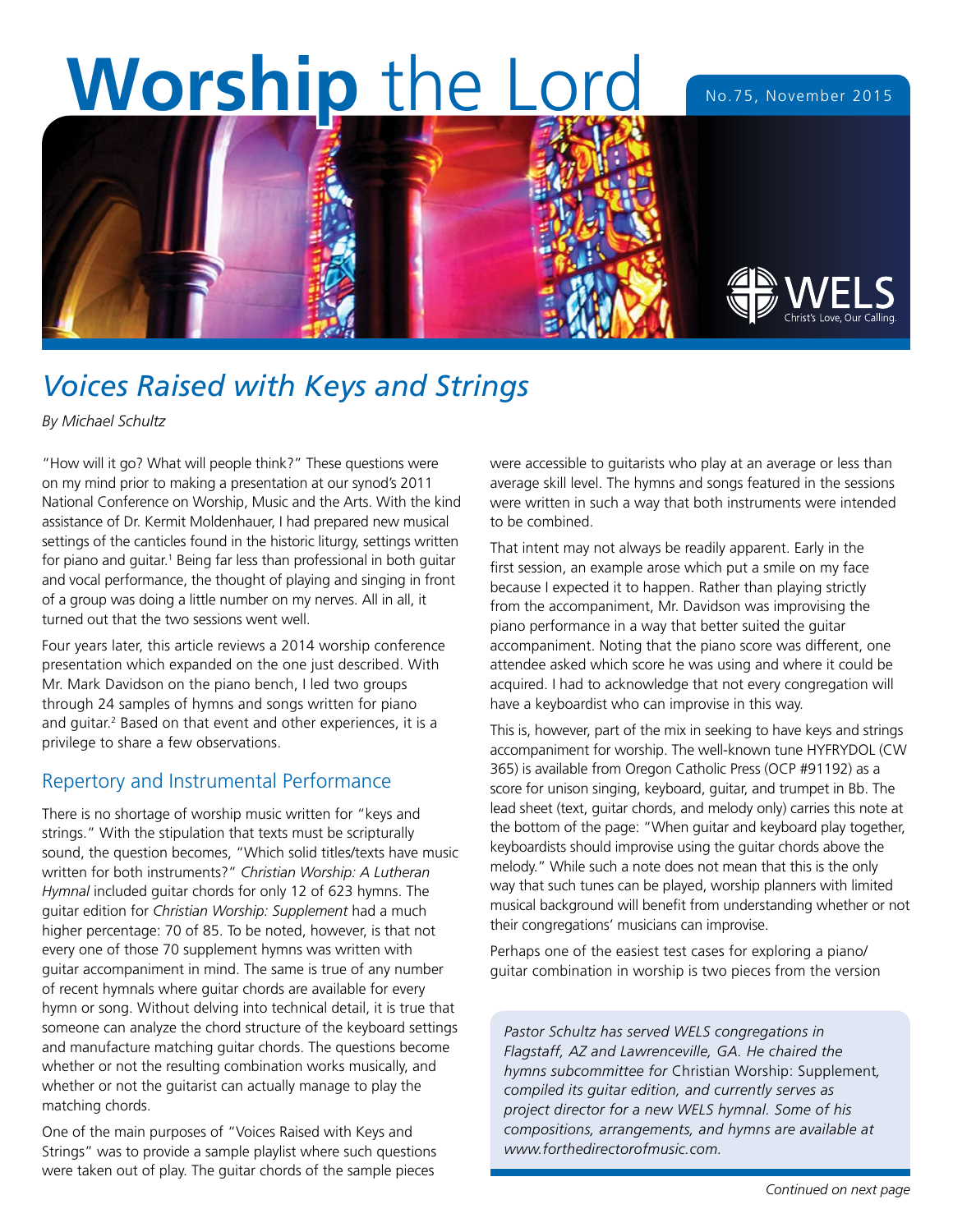of Morning Praise published by NPH in *Christian Worship New Service Settings* (M. Haugen; downloadable instrumental parts OL-033039E). Both the Venite and the Te Deum have an easy complementary guitar arrangement.

That brings up one further item to address in terms of WELS worship planners and repertory. Of 24 pieces sampled during the session, only four came straight out of *Christian Worship* resources, and less than half were *Christian Worship* titles. As we walk together in a synod, I have the confidence that Christian brothers and sisters will devote themselves to choosing texts which match our Christian and Lutheran confession. As worship planners search for solid texts which are also available with the instrumentation under discussion, where can we best point them?



Just to be clear (if it isn't obvious), the sample playlist of our session had no intention of being comprehensive. After vetting the texts, the titles were chosen primarily on the basis of a compatible arrangement for both piano and guitar. An ongoing question for WELS worship leaders is: "Do we give people a fish or teach people to fish?" Do we best tell people where to look for quality piano and guitar worship music, or do we generate a list and put individual pieces in their hands?

I don't believe it's wrong to ask that question. Nor do I believe it's necessarily the right question. Some congregations have people who, without advice or assistance, know where to go and who can secure quality worship music for this genre of performance. Other congregations have people who would prefer not to be given directions where to go but who would derive greater benefit from being given specific titles, links, etc.—the actual music. A difficulty with the latter is that subjectivity will always be a factor,

both for those who generate "the approved list of materials" and for those who are on the receiving end of such lists ("Why did or didn't they include such-and-such a title?").

A better question is to ask about balance. It wouldn't be desirable to limit congregations' repertory to 30 hymns which work well with piano and guitar simply because those are the hymns which can be identified or performed or made available. Nor would it necessarily be desirable to always accompany every hymn or liturgical song with these particular instruments (or to endlessly search for such settings), as if the hymns and songs weren't written with organ accompaniment in mind. Balance comes into play when we recognize that, for both music and available musicians, one genre doesn't need to cover all repertory. We're perhaps not doing our best worship planning when, in search of piano and guitar accompaniment, our first consideration is "What can we find out there?"

Seldom if ever is Lutheran worship planning going to be easy. Ask any pastor or music minister how easy it is to pick hymns or line up choir music for a year. It takes time and effort. For two reasons (one of which comes later), I maintain that the best *starting point* for corporate worship music accompanied by piano and guitar is our church body's published hymnal and its accompanying resources. The reason for starting there is that we already know what's there texts carefully chosen for use in our churches. If we don't yet have a high percentage of 711 existing hymns, plus liturgical music, written specifically for piano and guitar, I recommend both patience and a commitment to keep working at it.

I will admit that the guitarist part of me would probably prefer to have a complete set of all of our hymns and liturgy songs written specifically for the combination of piano and guitar. But again, ask the members of Koiné or Branches Band (groups which have worked almost exclusively with CW/CWS texts) how much work it takes to produce a strong "keys and strings" arrangement that can also be used by others. It is no small task. It is a task on which the current hymnal project has its eye. While the current hymnal project may not be able to promise "a complete set," it will be pursuing the matter in terms of both piano and guitar editions as well as other instruments.

### Congregational Performance

Making a worship conference presentation is like preaching to the choir. At these sessions the attendees served as the choir. While much of the sample playlist was brand new to them, strong singing voices and ability to read music meant that the selections were well sung. Since this is obviously not always the case at the local congregation, those results were surely a bit skewed.

As much as I personally enjoy playing guitar along with the piano to accompany worship, and as well as the singing at the sessions went, I do not mean to write in a way that puts organ accompaniment in a bad light. Apart from people's personal preferences for accompaniment and apart from concerns about the ability of the organist, there are strong arguments for putting the organ at the top of the list as the premier accompaniment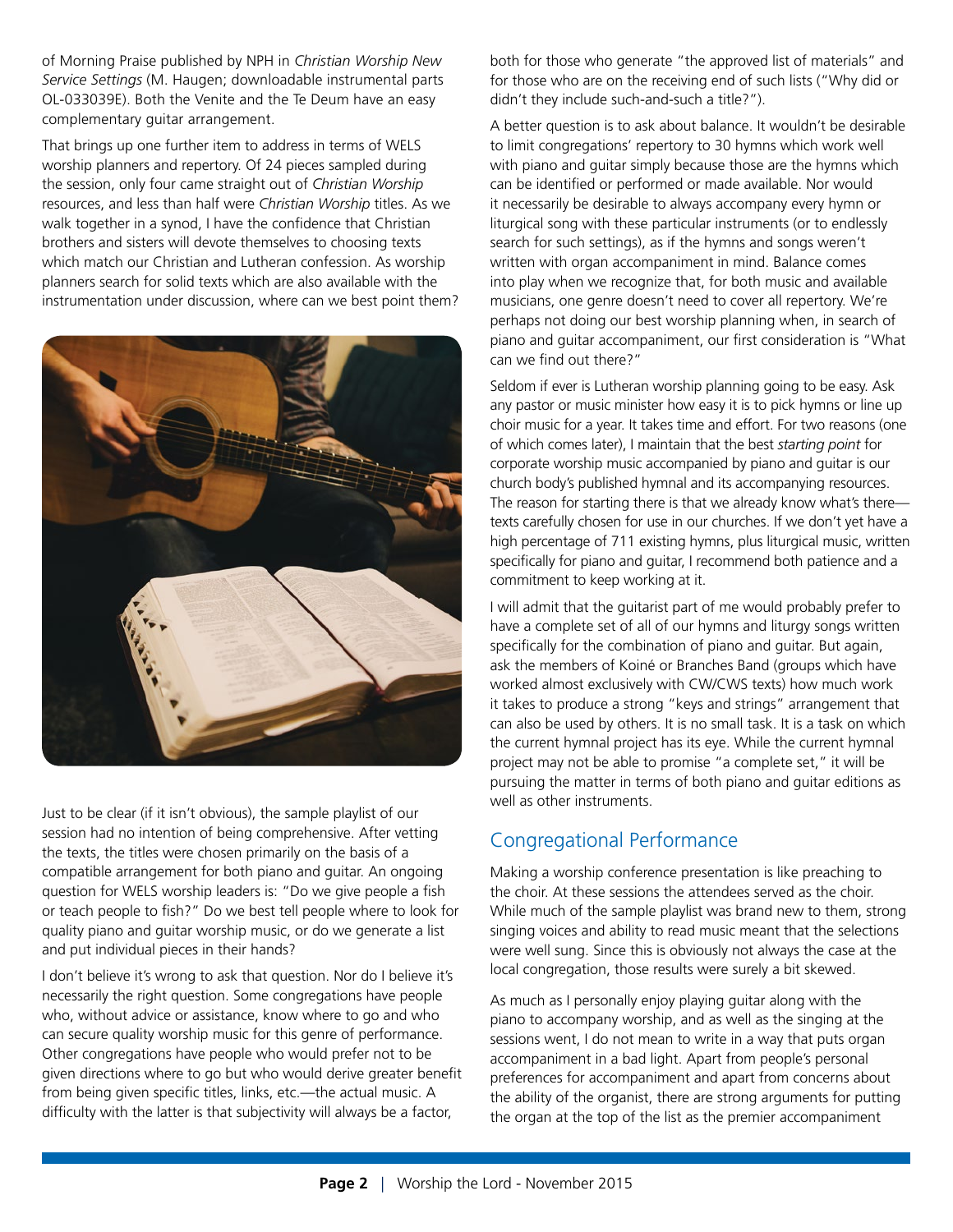instrument for public worship. At the same time, at both of my worship conference presentations, 2011 and 2014, it was easy to sense something in the room. While I didn't take a poll of how many organists were in the room, comments and discussion revealed how some felt: "In addition to the organists who serve our congregation so faithfully and so well, perhaps this is a way that I, a non-organist, can serve the Lord and the church."

*"Perhaps this is a way that I, as a nonorganist, can serve the Lord and the church."*

Introducing practices into the worship life of a congregation calls for the greatest care and patience. I recall the first time I played guitar in a public service in the 1990s. After the first performance, I didn't play again for another year, not because it was not well-received, but because I didn't want to push. I also took things slowly because I was the guitarist. Especially since I was the pastor, I didn't believe it was my place to play in church just because I could play the instrument. I would rather be asked to serve in that way than to imply that I really ought to be able to serve in that way.

With that kind of "public worship thinking" understood, I would hope that worship conference *presentations* such as "Voices Raised with Keys and Strings" would lead to congregational *conversations* about utilizing the gifts of as many of the congregation's instrumentalists as possible. Some common sense is necessary when it comes to deciding on which instruments are commended or not for use in public worship. In light of different skill levels, the same is true of which instrumentalists are asked to serve (or perhaps, as difficult as it may be, not asked to serve). But as the efforts are expended to educate the congregation in advance and to avoid the pitfalls and to work out all the bugs, watch how much the ownership of and appreciation for public worship increases for both instrumentalists and noninstrumentalists alike as individuals join the congregation's local orchestra, be they one or two or many.

An article recapping a presentation entitled "Voices Raised with Keys and Strings" would miss the mark if the first two words weren't also emphasized. To do so, I acknowledge the efforts of the conference presentation keyboardist, Mr. Mark Davidson, and of Rev. Aaron Christie, both of whom serve at the congregation where I now hold membership, Trinity Lutheran in Waukesha, WI. In large part, their worship planning was responsible for many of the selections in this presentation. The ensemble at Trinity ensemble includes piano and guitar, along with mic'd cantors and also at times trumpet, percussion, digital keyboard, violin, cello, and bass guitar.

When that ensemble comes together (every other month on average), its selections number between six to nine pieces per service. The selections have never been anthems; they are always either hymns or service music (canticles, psalms, verses of the day). Performing from a dedicated music space at the front right section of a large nave, the ensemble seeks to "raise voices." In most cases the assembly sings along with the cantors—hymns, psalms, or service music which they have sung before, just with different instruments. Trinity in Waukesha is by no means the only

*In most cases the assembly sings along with the cantors—hymns, psalms, or service music which they have sung before, just with different instruments.*

place using this approach. I write favorably about this approach not because I am a part of it but because it is transferable to the Lutheran congregations and schools whose worship leaders are reading this article. This approach focuses on the body of hymns and service music which is common in our church body.

#### *Adequate rehearsal time is essential.*

Adequate rehearsal time is essential. None are the times when this ensemble has played without individual and group rehearsal. It takes a lot of work. Few are the times when this ensemble has played that I haven't spent time figuring out guitar chords by